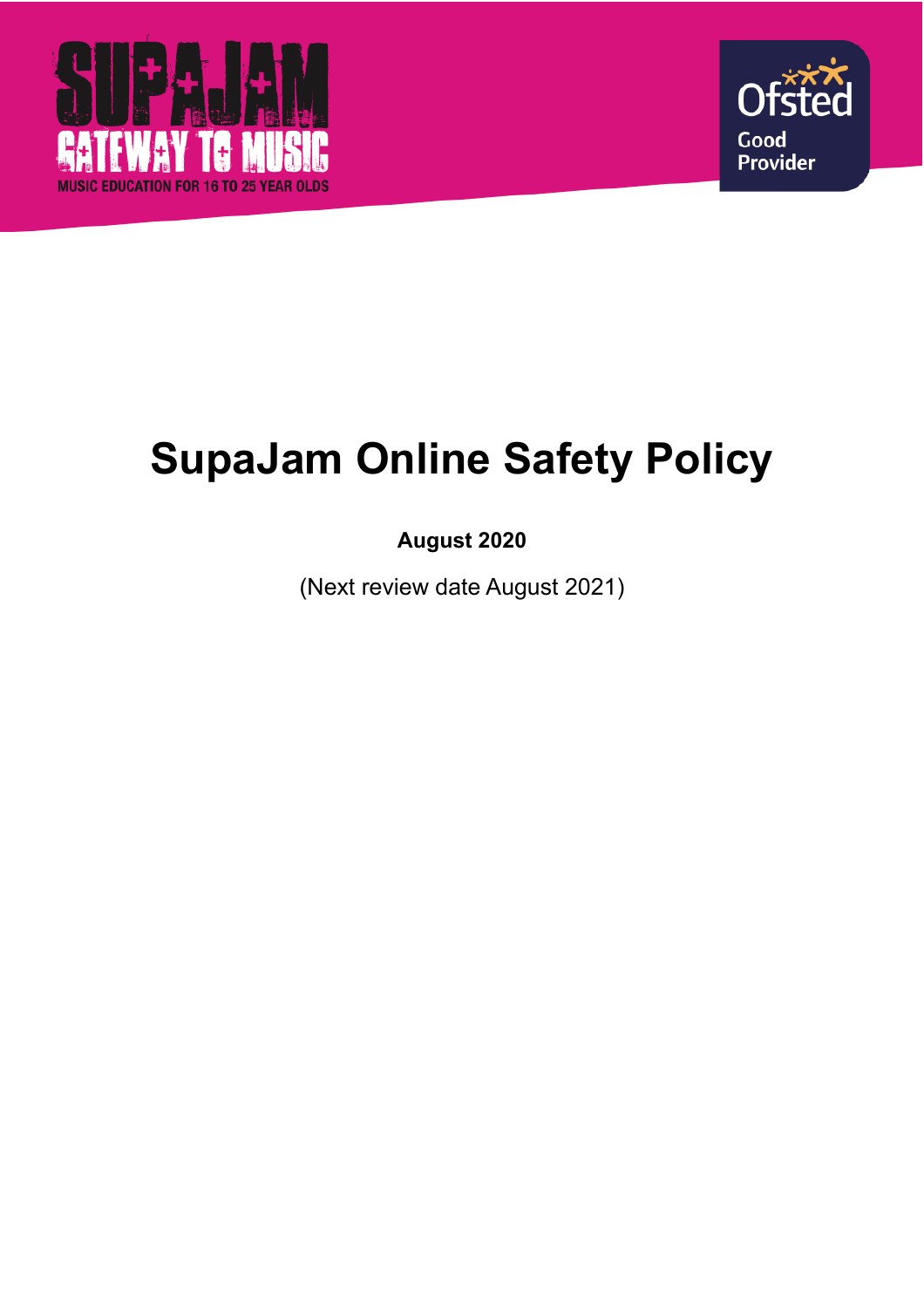# *1. PRINCIPLES*

1.1 - All students at SupaJam Education in Music and Media (The College) have access to a range of new technologies for communicating and collaborating. It is essential that all students are safe and the same principles should apply to the 'virtual' or digital world as would be applied to The College's physical buildings.

1.2 - E-Safety encompasses internet technologies and electronic communications such as mobile phones and wireless technology. It highlights the need to educate children and young people about the benefits and risks of using new technology and provides safeguards and awareness for users to enable them to control their online experiences.

# *2. PURPOSE OF THIS POLICY*

- To ensure that email is monitored within the realms of the Human Rights Act.
- To give responsibility for using the internet to the students and parents.
- To educate students and parents about the moral and legal principles of using the internet on and off of college premises.
- To safeguard the publishing of students' details.
- To protect students and staff against the risks and consequences of unacceptable use.

#### *3. GUIDELINES*

#### **3.1 - Teaching and learning**

3.1.1 - The internet is an essential element for education, business and social interaction. The College has a duty to provide students with quality internet access as part of their learning experience. Internet use is a part of the statutory curriculum and a necessary tool for staff and students.

3.1.2 - Internet use will enhance academic learning;

- Students will understand the necessity for college internet access to be designed expressly for student use but include filtering appropriate to the age and/or needs of our students.
- Teaching students internet use that is and isn't acceptable and giving clear objectives for internet use will promote safer use of the internet.
- Students will be educated in the effective use of the internet in research, including the skills of knowledge location, retrieval and evaluation.

3.1.3 - Students will be taught how to evaluate internet content;

- SupaJam will ensure that the use of information used from the internet by staff and by students complies with copyright law.
- Students will be taught to be critically aware of the materials they read and shown how to validate information before accepting its accuracy.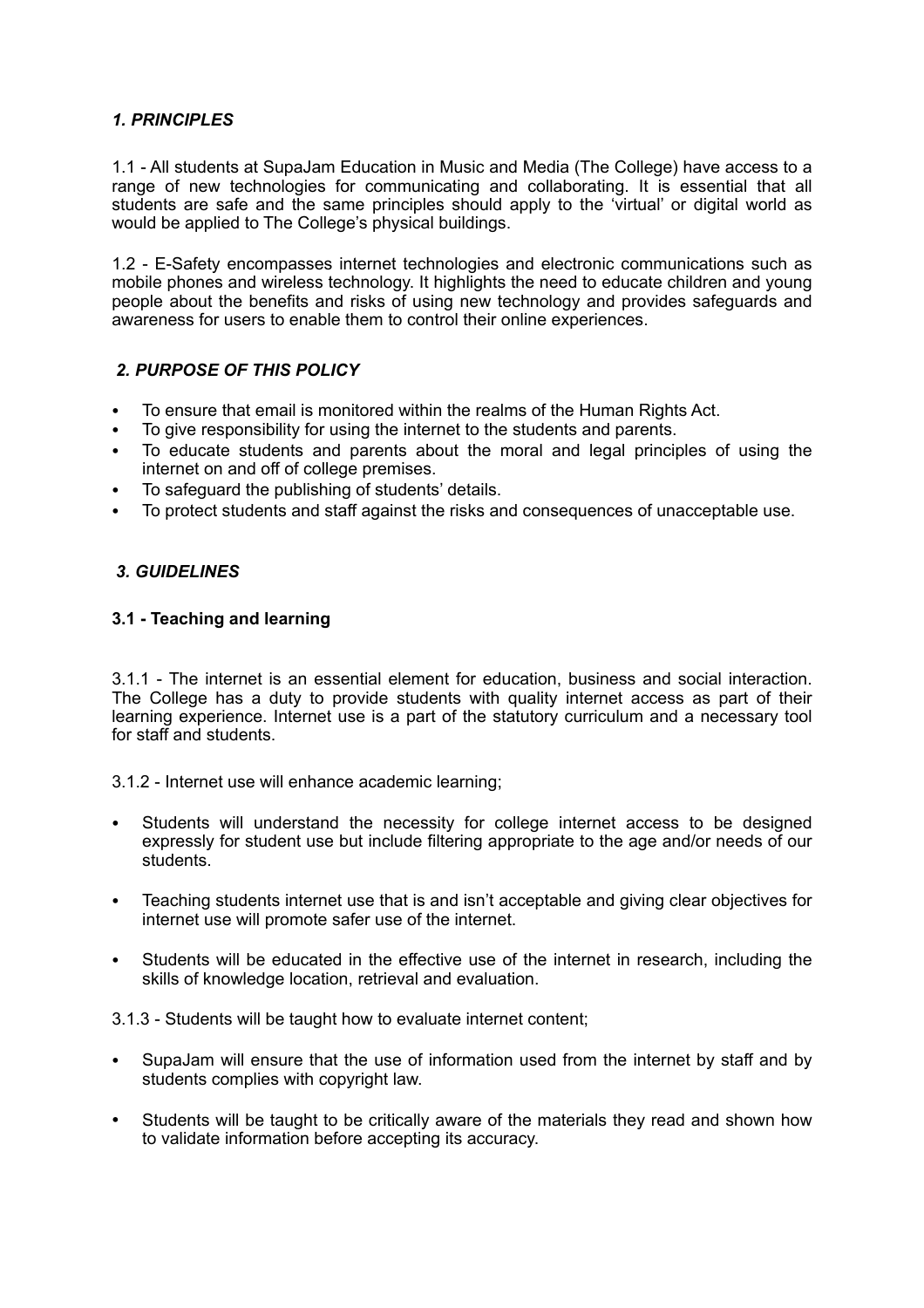# **3.2 - Managing Internet Access**

3.2.1 - Safeguarding Online;

- In accordance with the guidelines provided from PREVENT training, all staff are mindful of the need to be alert to any potential radicalisation and should in the first instance report it to the Safeguarding Lead (or a member of the Senior Leadership Team in their absence) who will take the appropriate action. All resources and learning materials are quality assured to ensure that the potential for radicalisation is minimised. Full details on radicalisation will be found in our Preventing Radicalisation policy.
- Students, where appropriate, are encouraged to recognise and report inappropriate material to a member of staff.
- Students are not to use live chat rooms whilst in college.
- Sexting, sexual harassment, cyberbullying and any other forms of harassment or abuse will not be tolerated and will be referred to the Senior Leadership Team. Students will be educated in the signs of online abuse and will be encouraged to report any concerns they may have.
- Each student will be provided with individual login credentials to access the internet whilst at SupaJam Education in Music and Media. The College has the ability to monitor those logins and the activity whilst using the internet.
- Key staff will receive training in online safety to ensure students are kept safe when using online systems and services.

3.2.2 - Information system security;

- The College's ICT systems capacity and security will be reviewed regularly.
- Virus protection will be installed and updated regularly.
- The College's technical infrastructure is to be secure and systems are in place and monitored regularly to ensure that this is not open to misuse or malicious attack.

3.2.3 – Email;

- Students may only use approved external email accounts on The College system.
- Students must immediately tell a member of staff if they receive offensive email(s).
- Students must not reveal personal details of themselves or others in email communication, or arrange to meet anyone without specific permission.
- Emails sent to an external organisation should be written carefully and authorised before sending, in the same way as a letter written on college headed paper. This is to prevent data protection breaches as well as maintaining the safety of students.
- The forwarding of chain letters is not permitted.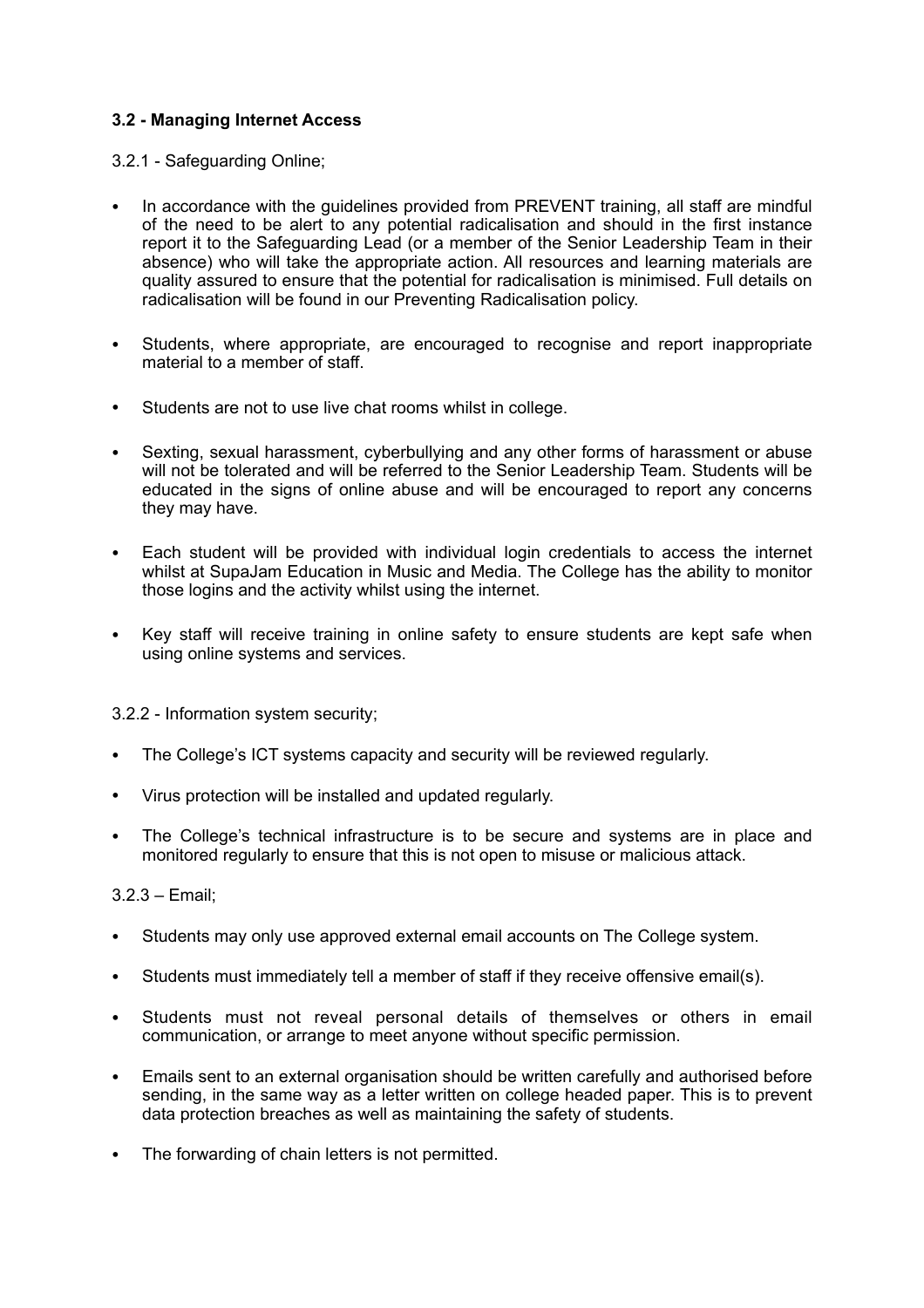Students must check who sent the email before reading and report any emails they are unsure of.

3.2.4 - Social networking and personal publishing;

- Students will be advised never to give out personal details of any kind which may identify them or their location.
- Students must not place personal photos on any social network space owned by SupaJam Education in Music & Media or affiliated companies without the explicit consent of the CEO's David Court and Nick Stillwell.
- Students will be advised on security and encouraged to set passwords, deny access to unknown individuals and how to block unwanted communications. Students will be encouraged to invite known friends only and deny access to others.

3.2.5 - Managing filtering;

- The College will work in partnership with the Local Authority, Department for Education and the internet Service Provider to ensure systems to protect students are reviewed and improved.
- If staff or students discover an unsuitable site, it must be reported to the Designated Safeguarding Leads.
- The authority to allow/block access to certain social sites (e.g. Twitter, Facebook) will remain with the Senior Leadership Team, in consultation with the Designated Safeguard Leads.

3.2.6 - Managing emerging technologies;

- Emerging technologies will be examined for educational benefit and consideration to suitability will be carried out before use in college is allowed.
- Mobile phones will not be used during lessons or formal college time. The sending of abusive or inappropriate text messages is forbidden.

3.2.7 - Protecting personal data;

• Personal data will be recorded, processed, transferred and made available according to the Data Protection Act 2018 and General Data Protection Regulations (GDPR) 2018.

### **3.3 - Policy Decisions**

3.3.1 - Assessing risks;

The College will take all reasonable precautions to prevent access to inappropriate material. However, due to the international scale and linked internet content, it is not possible to guarantee that unsuitable material will never appear on a college computer. The College cannot accept liability for the material accessed, or any consequences of internet access.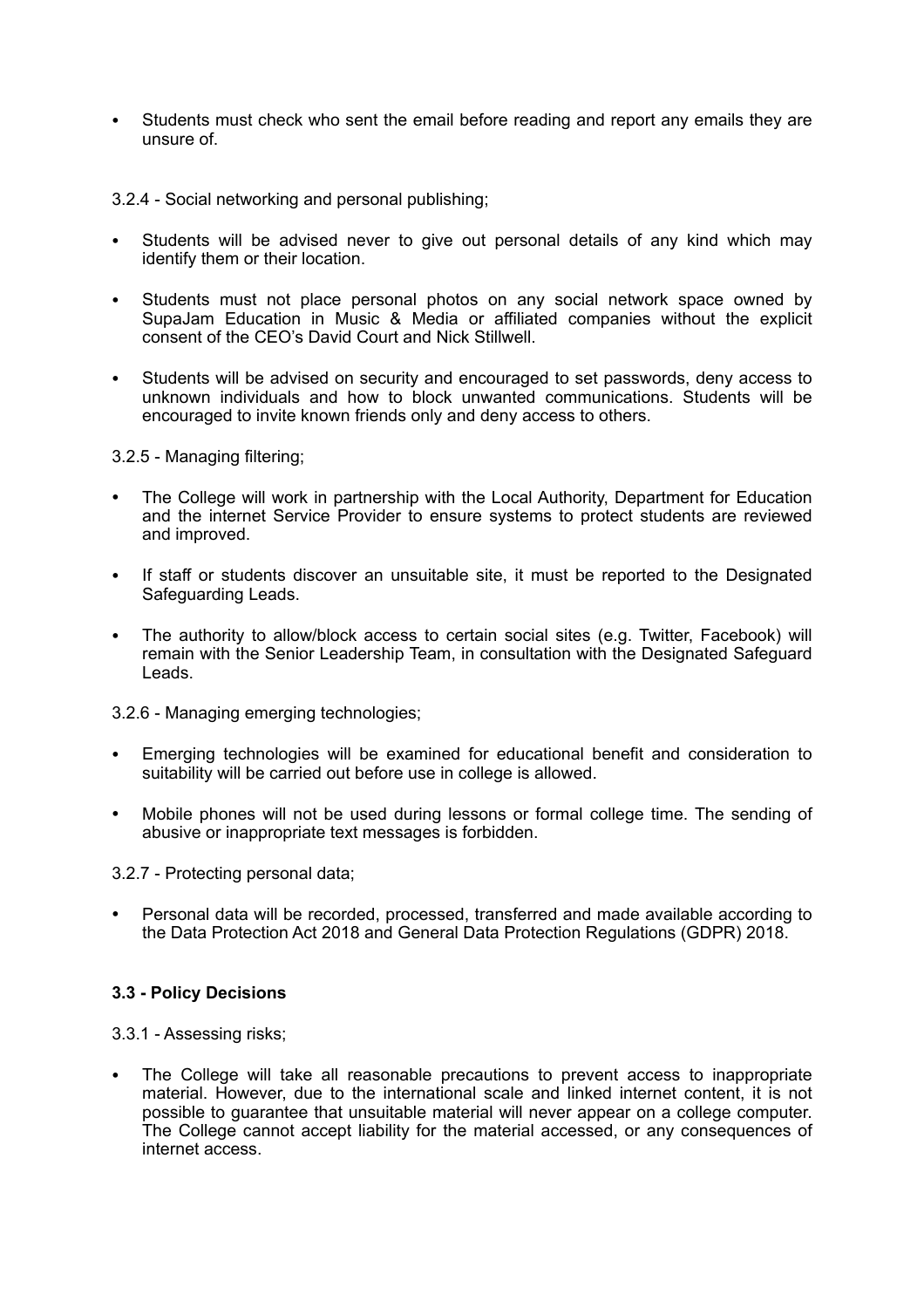• The College will take all reasonable measures to reduce access to inappropriate material and websites and will review safety protocols regularly.

3.3.2 - Handling e-safety complaints;

- Complaints of internet misuse will be dealt with by the Centre Manager, or a member of the Senior Leadership Team.
- Any complaint about staff misuse must be referred to the Centre Manager.
- Complaints of a child protection nature must be dealt with in accordance with SupaJam's Safeguarding Policy.
- Students and parents will be informed of the complaint's procedure.
- Discussions will be held with the Police Youth Crime Reduction Officer (or similar) to establish procedures for handling potentially illegal issues.

### *4. E-Safety Rules*

4.1 - These e-Safety Rules help to protect students and The College by describing acceptable and unacceptable computer use.

• The College owns the computer network and can set rules for its use.

• It is a criminal offence to use a computer or network for a purpose not permitted by the college.

• Irresponsible use may result in the loss of network or internet access.

• Network access must be made via the user's authorised account and password, which must not be given to any other person.

- All network and internet use must be appropriate to education.
- Copyright and intellectual property rights must be respected.

• Messages shall be written carefully and politely, particularly as email could be forwarded to unintended readers.

• Anonymous messages and chain letters are not permitted.

• Users must take care not to reveal personal information through email, personal publishing, blogs or messaging.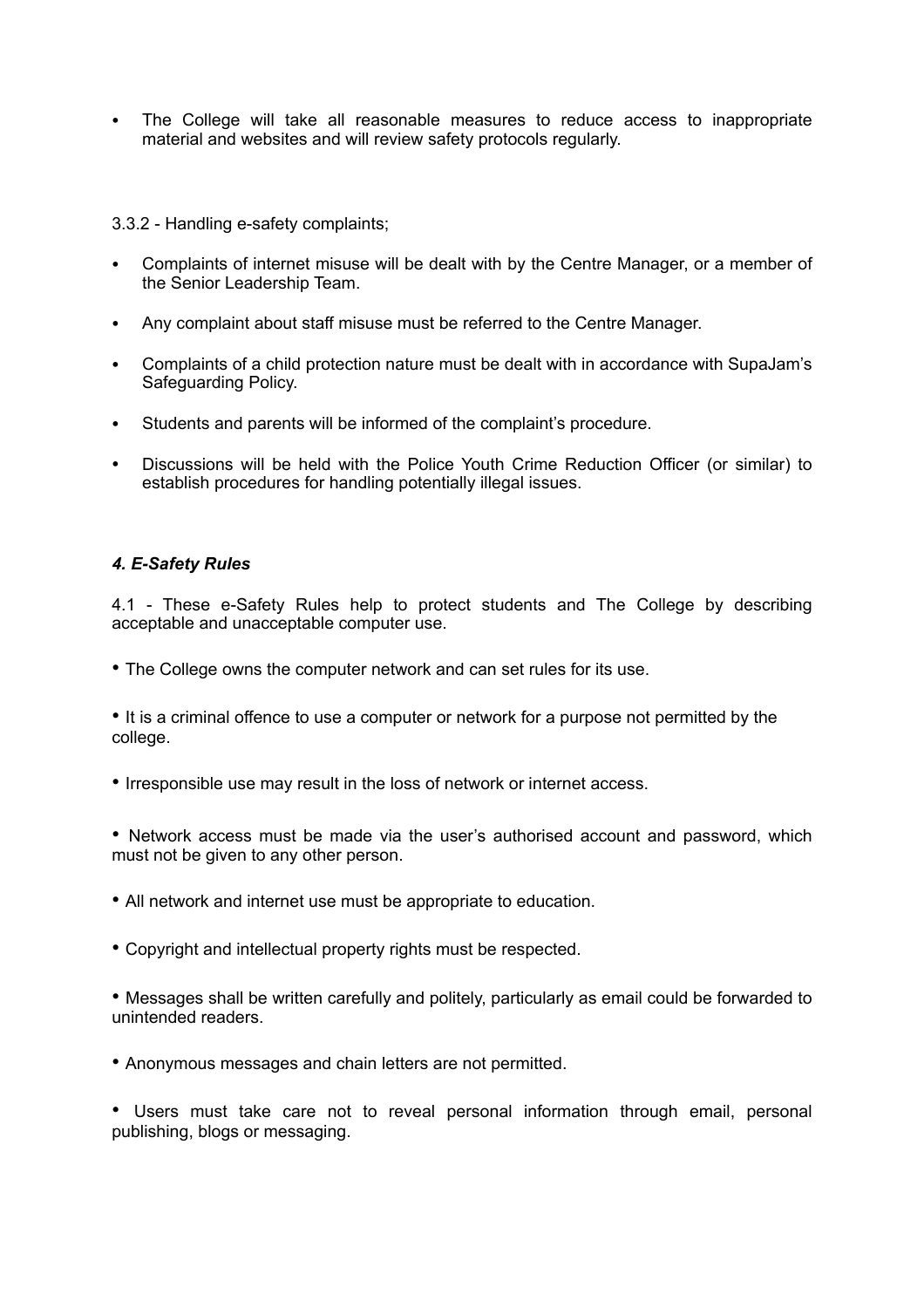• The College ICT systems may not be used for private purposes, unless the Senior Leadership Team has given specific permission.

• Use for personal financial gain, gambling, political activity, advertising or illegal purposes is not permitted.

The College may exercise its right to monitor the use of the computer systems, including access to web-sites, the deletion of inappropriate materials where it believes unauthorised use of The College's computer system may be taking place, or the system may be being used for criminal purposes or for storing unauthorised or unlawful text, imagery or sound.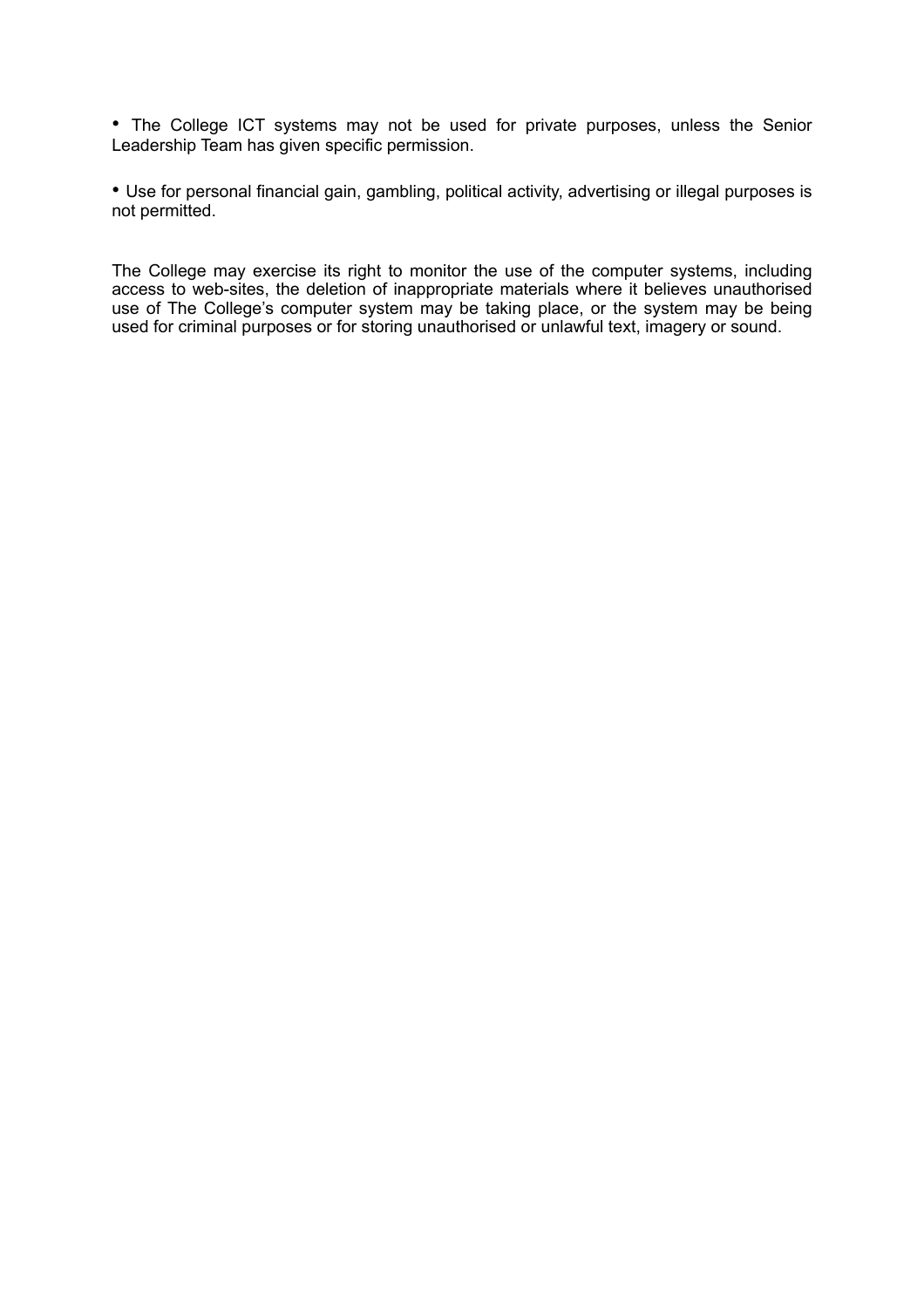## **E-safety and Acceptable ICT Use Agreement**

At SupaJam Education in Music and Media we are a technology rich environment and have invested considerable funds in providing students with the best equipment possible.

In order for this equipment to function to its full capacity it needs to be treated with respect.

We have an acceptable ICT use policy. These rules are to protect students and their work. We will take it very seriously if these quidelines are broken.

We take all reasonable precautions to prevent access to inappropriate material. However, due to the international scale and linked internet content, it is not possible to guarantee that unsuitable material will never appear on a college computer. Neither The College nor Kent County Council can accept liability for the material accessed, or any consequences of internet access.

σ I have read the rules and I agree to abide by them: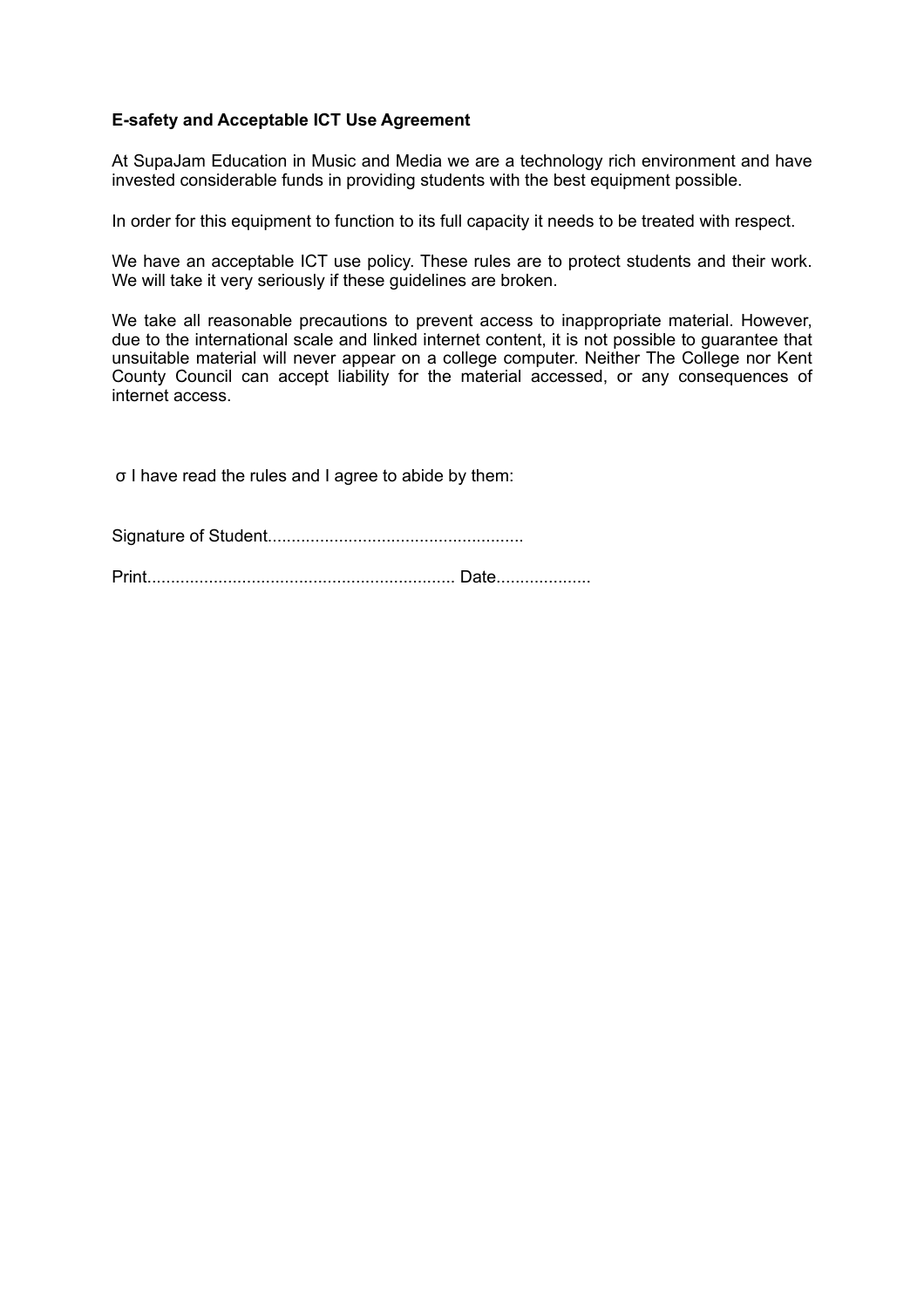Staff Information Systems Code of Conduct

**To ensure that staff are fully aware of their professional responsibilities when using information systems, they are asked to sign this code of conduct. Staff should consult The College's e**-**safety policy for further information and clarification.** 

- The information systems are college property and I understand that it is a criminal offence to use a computer for a purpose not permitted by its owner.
- I will ensure that my information systems use will always be compatible with my professional role.
- I understand that college information systems may not be used for private purposes, without specific permission from Senior Leaders.
- I understand that The College may monitor my information systems and internet use to ensure policy compliance.
- I will respect system security and I will not disclose any password or security information to anyone other than an appropriate manager.
- All internet activity should be appropriate. Appropriate means that the material accessed is not pornographic, obscene, racist, and offensive to any individual or legally questionable.
- All emails sent must not contain any material that is not appropriate (see above definition).
- All staff are responsible for the email they choose to open or store in their inbox sensible decisions must be made on whom your email address is given to.
- I will not install any software or hardware without permission.
- I will ensure that personal data is kept secure and is used appropriately, whether in college, taken off The College premises or accessed remotely.
- I will respect copyright and intellectual property rights.
- I will report any incidents of concern regarding children's safety to the Safeguarding Lead.
- I will ensure that any electronic communications with students are compatible with my professional role.
- I will promote e-safety with students in my care and will help them to develop a responsible attitude to system use and to the content they access or create.
- I agree to look after any computer equipment issued to my care. I understand that if it is damaged and a claim is made on The College insurance policy, the following applies –
	- i. If damage is due to my negligence, I will pay the excess
	- ii. If damage is due to an accident, The College will pay the excess